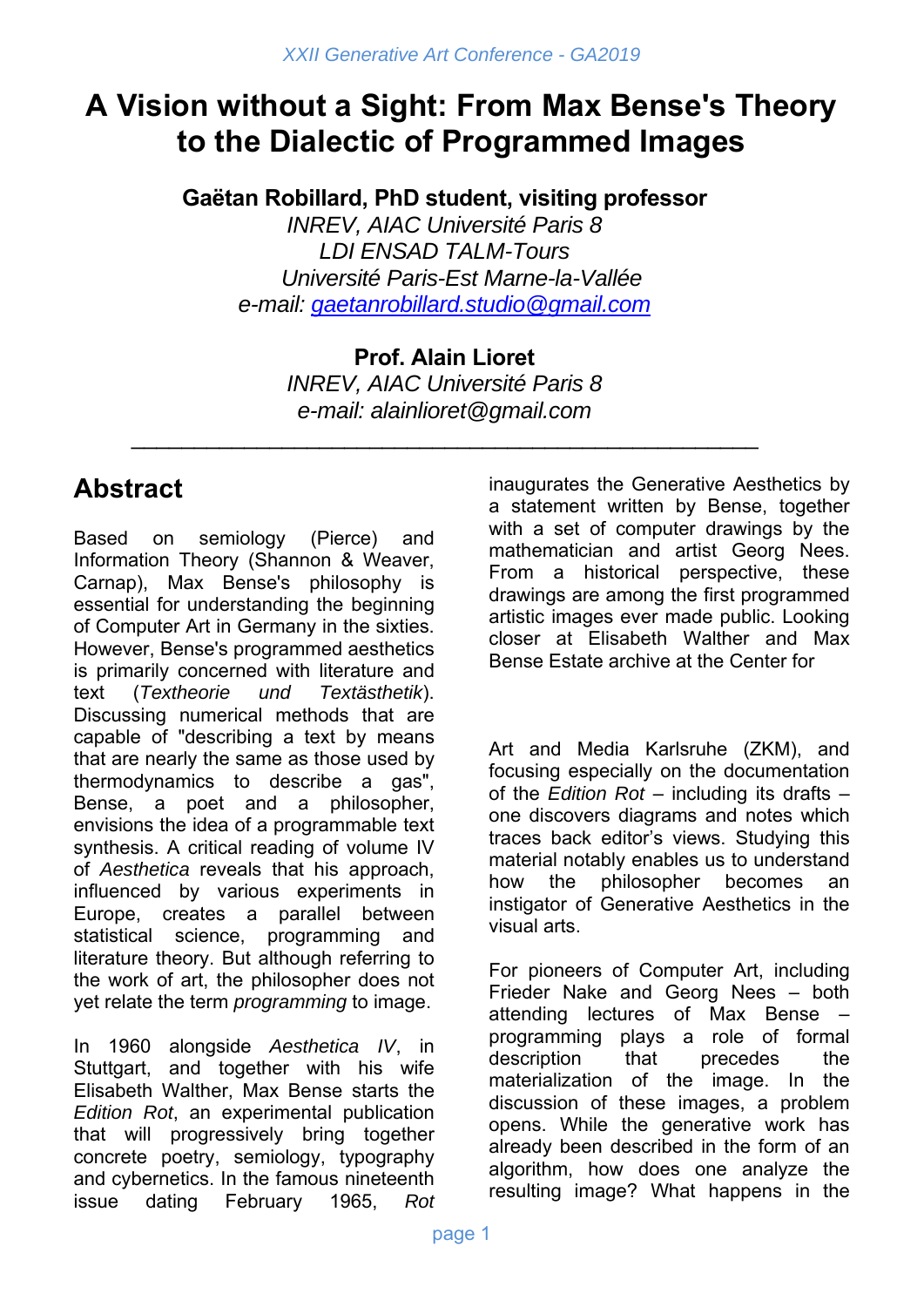dialectic between the programmed synthesis and the visual analysis of the image? A possible answer is that it is in this dialectic that a new thinking and a new mode of existence of the image occur. The hypothesis is that the discussion of algorithmic image entails the reconsideration of how description and analysis are articulated in the image process. We will test this hypothesis by studying the editorial engagement of Bense, but also by studying the work of Georg Nees and the theory of Frieder Nake. Here, Max Bense's vision is discussed from concrete poetry to the world of programmed images.

#### **Introduction**

On 28th of October 1960 the art magazine *Kunstgespräch* published a review of Max Bense's new book *Programmierung des Schönen* [1][2]. On the page succeeding the editor's note, Bense was controversially called the Muse Killer because of his emphasis on rationalization of aesthetics.

Max Bense's philosophy vividly nourished the beginning of Computer Art in Germany during the sixties. At the crossing of Information Theory and semiotics, his founding of Information Aesthetics and more specifically of Generative Aesthetics connects him with what is now broadly known as the digital arts. However, Bense's major contribution to Information Aesthetics in *Programmierung des Schönen* is primarily concerned with literature and text (*Textheorie und Textästhetik*).

This paper looks at how his philosophy introduced the term *programming* into aesthetics and art. In order to understand his vision, his role as the leader of the intellectual circle of Stuttgart school and particularly his relation with publishing must be investigated. Rot is an experimental publication in semiotics and

concrete poetry whose editors are Max Bense and his wife Elisabeth Walther. It is studied here, especially to point out Bense's relation with the world of images.

The issue n° 19 [3] and its archived material at ZKM is specifically analyzed for it is the famous issue in which Georg Nees premiered his computer graphics. This issue also contains Bense's *Generative Aesthetics Projects*. The study of the archive material reveals more details about Bense's intentions while editing programmed images. Nees's graphics are accompanied by the presentation of the algorithm in plain text. Prior to the image, this description adds a new discursive dimension away from the sense of sight. Although it is text, the program already contains the image.

The main thesis – the dialectic of the algorithmic image – is finally discussed by observing on the one side the synthetical theory of Max Bense and on the other side the algorithmic thinking of Computer Art pioneer Frieder Nake.

## **Programming the Beautiful**

Max Bense (1910-1990) studied mathematics, physics, geology and philosophy at the Bonn University where he gained his Ph.D. and Sc. in December 1937 [4]. Based on semiology and Information Theory, his philosophy is essential for the understanding of the beginning of Computer Art in Germany in the sixties. Not only Bense is significantly inspired by Norbert Wiener's *Cybernetics* but he also founds his philosophy of aesthetics on the relation between mathematics and the arts [5].

In 1960, while being a senior lecturer at the University of Stuttgart, Max bense publishes *Aesthetica IV: Programming of the Beautiful. Aesthetica* represents a body of four books that Bense started in 1954. *Aesthtica I* deals with the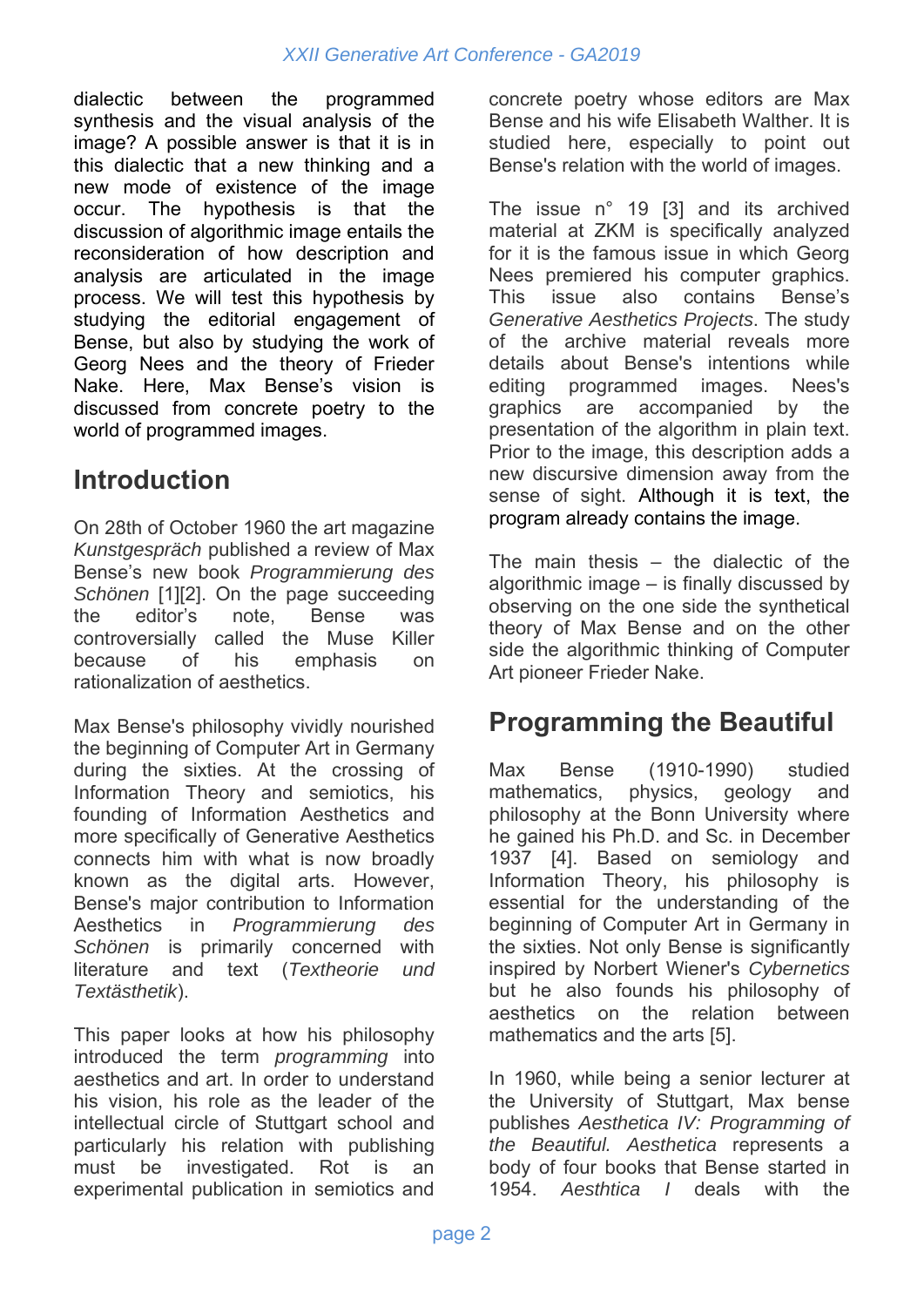*Metaphysical Observations on Beauty*, Aesthetica II is already concerned with *Information Aesthetics* (1956), and *Aesthetica III: Aesthetics and civilization*  (1958). Later, in 1965, the four books of *Aesthetica* were reedited together in a single book with few images under the general title *Aesthetica. Introduction to the New Aesthetics* [6]*.* In this last book, a fifth chapter was added. It comprises a foundational text titled "The Project of Generative Aesthetics" (originally published in February 1965).

Max Bense as a philosopher has established influential theory for the early Computer Art scene of the sixties. His publications are found in the main international art events concerned with the *Computer's Arrival in Art* [7]. Together with Abraham Moles and Umberto Eco, Max Bense is staged in international events in London and Zagreb as a forerunner of early Computer Art. However *Programmierung des Schönen* is firstly concerned with literature and text theory:

"Max Bense's Informational Aesthetics concludes with a General Text Theory, which, on the basis of statistical research by Fucks, Herdan, Mandelbrot, et al., can be understood as a model of the new statistical aesthetics of sign. The general text theory refers to any kind of text, including the aesthetic theory of poetry and prose, but also of scientific languages, advertising languages and abstract languages, etc." Translated from German. Reinhard Döhl, Aesthetica IV (jacket), 1960.

Through the book, Bense refers to programming in different ways. What follows is a critical reading focused on the use of the word *programming* and its derivatives. It will then discuss the notion of programming in Bense's perspective. By extension, it will also enable a view on what is the relation of the philosopher with visual art and visual programming.

In his introduction, Bense seems impressed by various experiments in Europe. In 1960, his theory in aesthetics is not unique. While discussing numerical methods that are capable of "describing a text by means that are nearly the same as those used by thermodynamics to describe a gas", Bense is conscious of the efforts of others in the information theory discipline (in music with Abraham A. Moles, also in journalism at Centre International d'Enseignement Supérieur du Journalisme in Strasbourg, …). Although it is mentioned that "at the Technical University in Stuttgart one tries (...) to achieve an aesthetic programming of texts and visual character complexes", it remains a question how familiar Bense was with the practical aspects of such experiments at the time. In fact, in 1959, Bense already published *Stochastic Poems* of Theo Lutz in his literary magazine Augenblick [8]. In 1958, Bense hears about the attemps of Theo Lutz, a student, who uses a computer, model *Zuse 22* to compose texts. Bense suggests him to program the computer with a selection of words from Franz Kafka as well as a simple grammar, which he will then publish.

For Bense, the activity of programming is dependent on literary theory. Programming literature finds its justification in the fact that there is a theory of literature. By extension, programming becomes in itself a form a literary theory.

"It is not possible to explain, understand, interpret, or program literature without the presuppositions of certain theories, the task of which is to explain, understand, interpret, or program." Translated from German. Max Bense, Aesthetica IV, 1960

In this perspective, it is the task of theory to program literature. The computer is not a tool for literary analysis, but for literary and text synthesis (i.e. production) [Ibid.].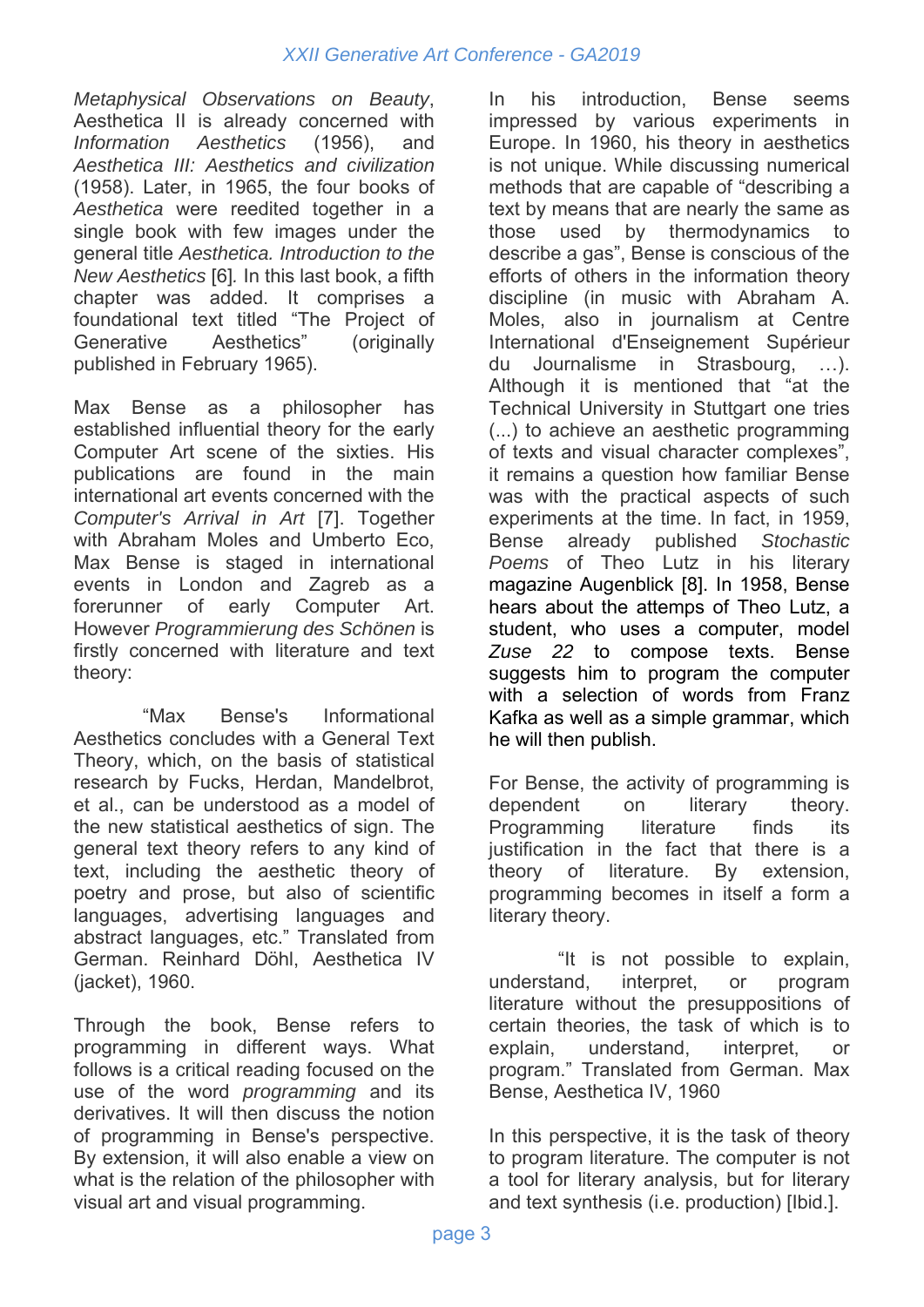Furthering his views on literature theory, Bense enlarges the category to text theory. This theory has to embrace a broader spectrum of texts including reportages, features, series, news, advertising, announcements and visual communication. Based on the Information Theory, every text can be understood as a message, both from an analytical and a synthetical point of view. Also inspired by authors such as Gertrude Stein, Joyce, Ponge et al. and underlining the fact that these authors have already opened a way to the programmability of text, Bense finds in synthesis the promise for a new experimental discipline in the field of aesthetics.

# **Logical Programming**

In *Aesthetica IV* (1960, p67), Bense also refers to the theory of Rudolf Carnap. Carnap was a philosopher who advocated logical positivism. For him, philosophy is the construction of language for science, freed from metaphysics. In 1952, together with Bar-Hillel, Carnap publishes at MIT "An Outline of a Theory of Semantic Information" where he presents a distinctive approach to the then current Theory of Communication [9]. Whereas the admitted theory (Shannon & Weaver) treats amounts of information as a measure of the statistical rarity of a message, Carnap and Hiller build a theory in which the concept of information carried out by a sentence within a given language system is treated as synonymous with the content of this sentence. Semantic information is explicated by various measures of this content. Taking on Carnap's terminology for studying text (molecular and atomic predicates), Bense takes an example from the theory of Carnap in the quantification of properties (Q) for a conjunctive proposition such as P1•P2•P3 where the predicates can be either negated or non-negated (e.g. –P1 or P1). Bense applies the theory to a text example: "Red and sweet and

achievable". By principle of combination, this system of text bears 8 Q properties (In fact two at the power of three).

Later in the text, and by using the exact terms "logical programming", Bense specifically echoes the idea of constellation found in the concrete poetry of Eugen Gomringer. Through the idea of constellation, Gomringer offers a space for possibilities to happen: "The constellation is ordered by the poet. He determines the play-area, the field or force and suggests its possibilities. The reader, the new reader, grasps the idea of play, and joins in [10]." By writing in "a process of formal simplification" and with "a reduced number of minimal forms", Gomringer constructs an "object of thoughts and a play of ideas" [11].

Certainly the formal reduction found in Grominger's poetry echoes the needed reduction in modern programming language. But what are the differences between words chosen by the poet suggesting a constellation of meaning and the possible combination of words carried out by an algorithm? How to algorithmically explore words' combinations? We are testing here the properties of Bense's example of conjunctions. Our first step is to list and to write all the possible conjunctions contained by P1•P2•P3, where the predicates can be either negated or nonnegated. As an example, one of the possible conjunction should be P1•P2•- P3. The practical realization of such an example can require two distinctive methods: iteration and recursion. An illustration is given here in Java-Processing code. We are assuming P1, P2 and P3 are tables of length two.

The code for quantification of Q properties:

- String $[$ ]  $P1 =$  {"red", "blue"};
- String[]  $P2 =$  {"sweet", "bitter"};
- String[]  $P3 = \{$ "achievable", "unthinkable" $\};$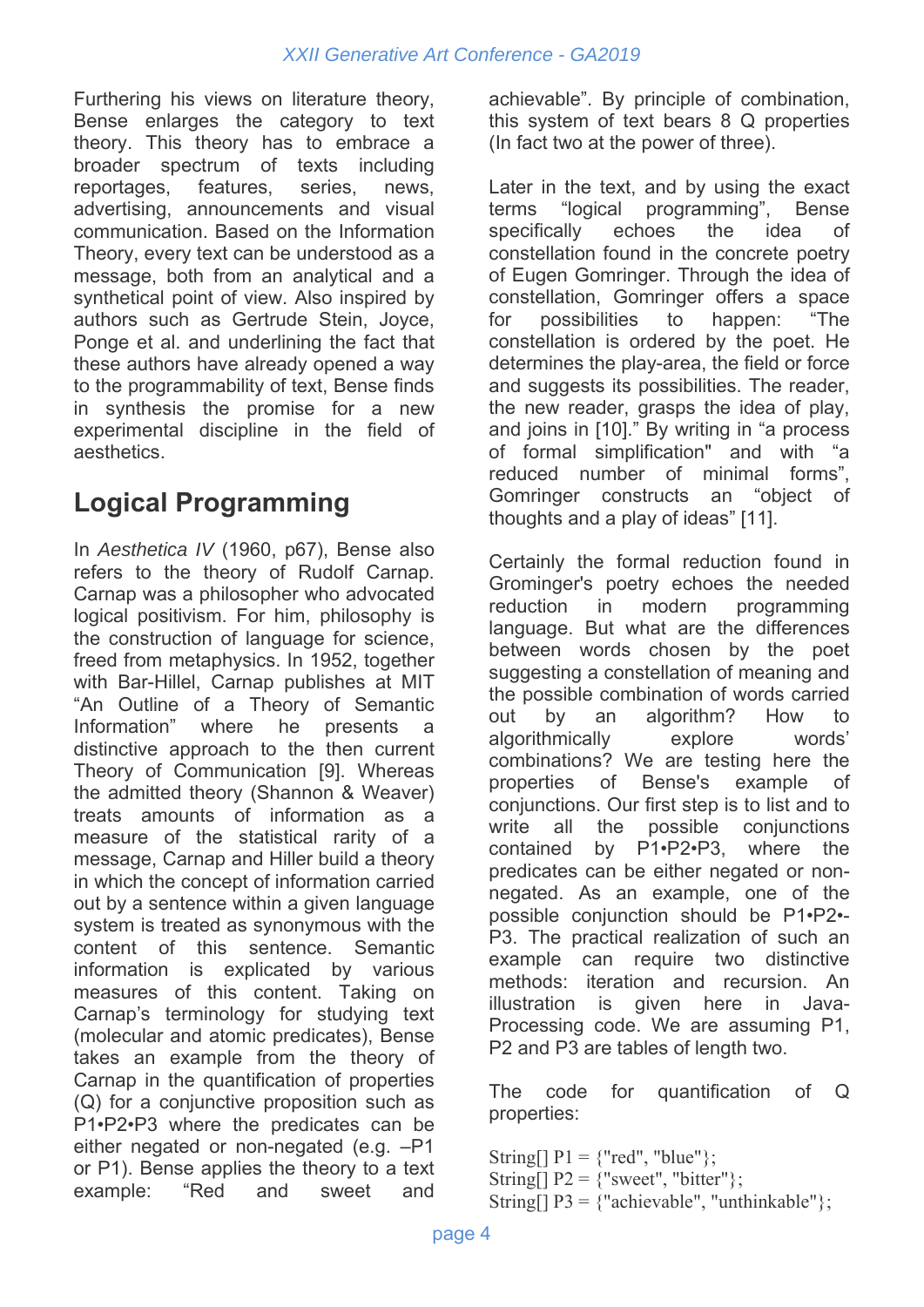```
for (int i=0; i \gamma = P 1.length-1; i + + ) {
  for (int j=0; j \ge = P2.length-1; j + + ) {
    for (int k=0; k <= P3.length-1; k++) {
       println(P1[i], "and", P2[j], "and", P3[k]); 
     } 
  } 
}
```
The print function returns a list of all possible conjunctions  $(Q = 2^3 = 8)$ :

red and sweet and achievable red and sweet and unthinkable red and bitter and achievable red and bitter and unthinkable blue and sweet and achievable blue and sweet and unthinkable blue and bitter and achievable blue and bitter and unthinkable

Of course such a programming language didn't exist when Bense was writing *Programmierung des Schönen*. However exploring values and combination of binary numbers is elementary knowledge in computer science. We could argue that Bense's interest in both Carnap and Grominger is rather focused on either the logical reasoning or the brevity and compression of information and meaning in text. But Bense's understanding of computer science and the practicality of programming yet remains uncertain.

Bense's sense of programming will evolve. In an unpublished dictionary of aesthetics dated after 1971, Bense et al. define the term program in a now commonly admitted manner:

"Program, term of machine (electronic) information processing. The program is a system of rules that the machine must obey in order to carry out the intended result." Translated from Gemran. Ästhetik Wörterbuch, Moderner Ästhetik, unpublished [12]

Not far from an intuition, the effort of Bense in bridging programming and aesthetics in 1960 opened a new way for thinking literature and text. At the same time Bense maintained strong relationships with visual artists.

#### **Bense, Rot and the World of Images**

 "There are red secrets in the world, really only red ones." Translated from German. Ernst Bloch, *Edition Rot* (back cover), 1960-1997



#### *Fig1. Hansjörg Mayer, Rot, cover design, version of 1965.*

In parallel with the publication of *Aesthetica IV* in 1960 Bense starts the *Edition Rot*, based in St uttgart, which will progressively bring together concrete poetry, semiology, typography and cybernetics.

 "The series Red is used for the publication of experimental literature and graphics. At the same time, the concept of experiment is not narrowly conceived. We expect everything that includes the form content and purpose of artistic production under the presupposition of a theoretically accessible aesthetic conception.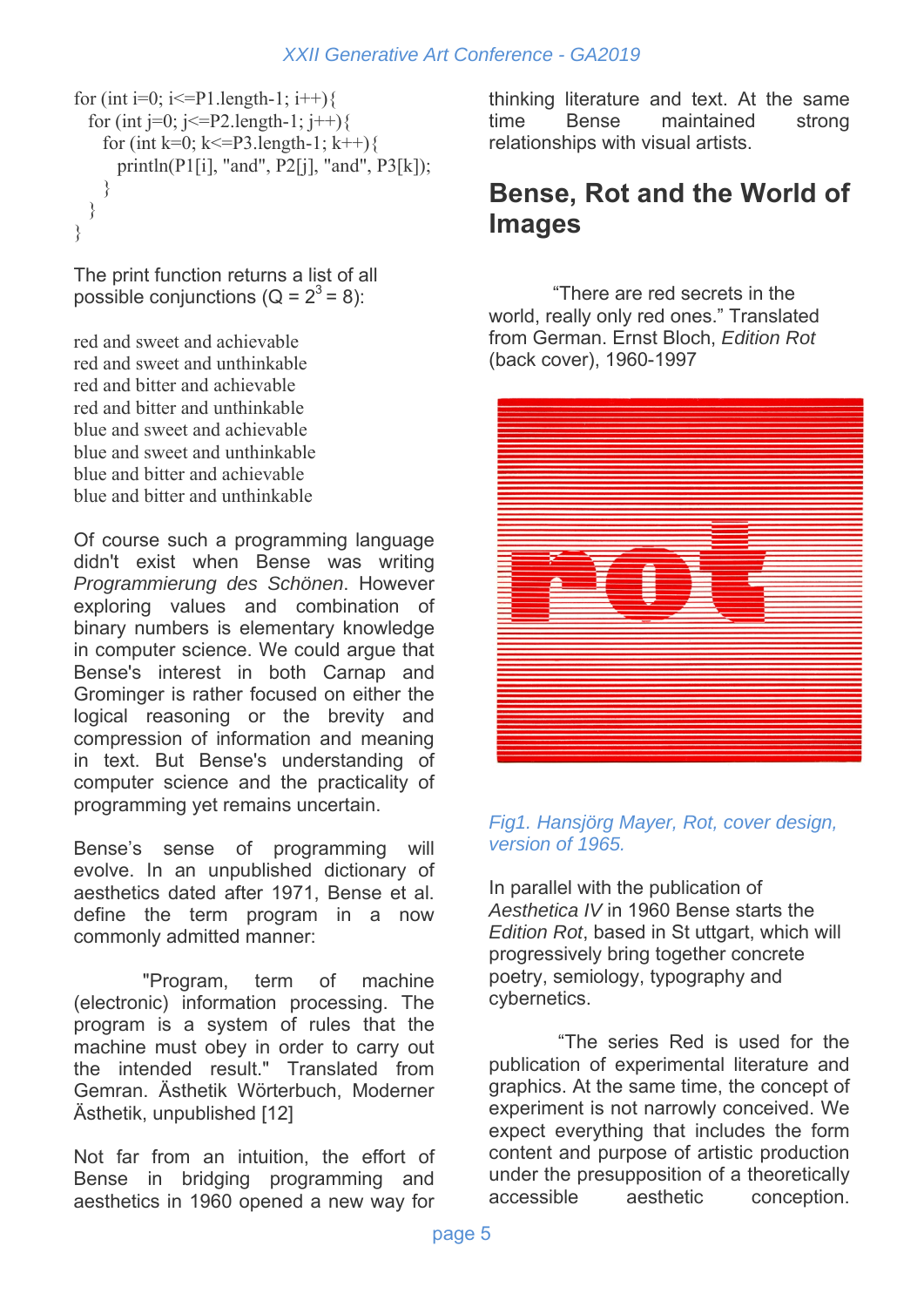Experimental literature and graphics are created, incorporating all stochastic aleatory topological abstract and concrete techniques, and not limited to the natural modes of production of a creative individual, but also counting on the artificial production of electronic computing equipment." Translated from German. *Edition Rot* (promotion material). Max Bense, Elisabeth Walther, circa 1966

With its square format and its red dusk designed by Hansjörg Mayer, Rot is very recognizable from a distance (Fig1). Radically exploiting the Futura typography without capitals, Rot completes with 62 booklets which are extending from 1960 to 1997. Its categories are including poetry, prose, concrete poetry, philosophy, semiology, theory, photography, painting, drawing, typography, computer generated drawing, computer generated text, comicstrip and drama. The publication embodies the activities of intellectual group of Stuttgart which surrounded Max Bense and Elisabeth Walther. Among the published authors we find (in no specific order): Jean Genet, Abraham A. Moles, Charles S. Pierce, Hansjörg Mayer, Georg Nees, Yona Friedman, Francis Ponge, Dieter Roth, and many others. The journal is essentially concerned with concrete poetry and alternates frequently with issues dedicated to semiology and visual art. Two issues, the 19th and the 50th, are explicitly oriented on the programming of aesthetic forms, with respectively the generative drawings of Georg Nees (n° 19), and the poetry of Carole Sp. Mccauley (n° 50). It is also worth noticing that the number eight presents a text form Abraham A. Moles titled "First manifest of pemutational art" accompanied by a reproduction of an image from Vasarely [13]

In general *Edition Rot* presents an intellectual network linked by an interest in the text and the typographic sign. Given the involvement of Max Bense in the genesis of Computer Art, it may also

seem surprising that the principle of a programmed aesthetic only appears in a minor way with two specific issues. Nevertheless, through each number, the text and image relationship progresses dynamically and it is not uncommon for an entire issue to be dedicated to a body of work that is only visual (e.g. Rot n° 27 in the spirit of New Realism with photographic work and collage by Reinhold Koehler).

Investigating the archive of Elisabeth Walther and Max Bense and specifically the one of *Edition Rot* at ZKM (E. Walther and M. Bense Estate) reveals a dense activity in publishing. How does Max Bense relate to the world of images appears far more complex than it might be expressed in *Programmierung des Schönnen*, which as we saw focuses mostly on literature and text theory. If concrete poetry is literature, it certainly also is an art of distributing signs in the two dimensions of the page. Observing publishing practices in Rot shows the attention of Bense to visual space.

Moreover Bense wrote numerous texts on fine art [8]. And it is also worth to notice that not only Elisabeth Walther was a semiotician, but she also was a photographer. Frequently, she shot various trips of Bense and her. It seems obvious that she would have had an influential role on the reproduction of photographic images in Rot (e.g. n° 60). But how as an editor did Bense specifically relate to the image material that was artificially or algorithmically produced? The archive reveals layers and drafts that participate to the layout of various issues including the famous Rot n° 19 [3].

## **Computer-Grafik, Rot n° 19**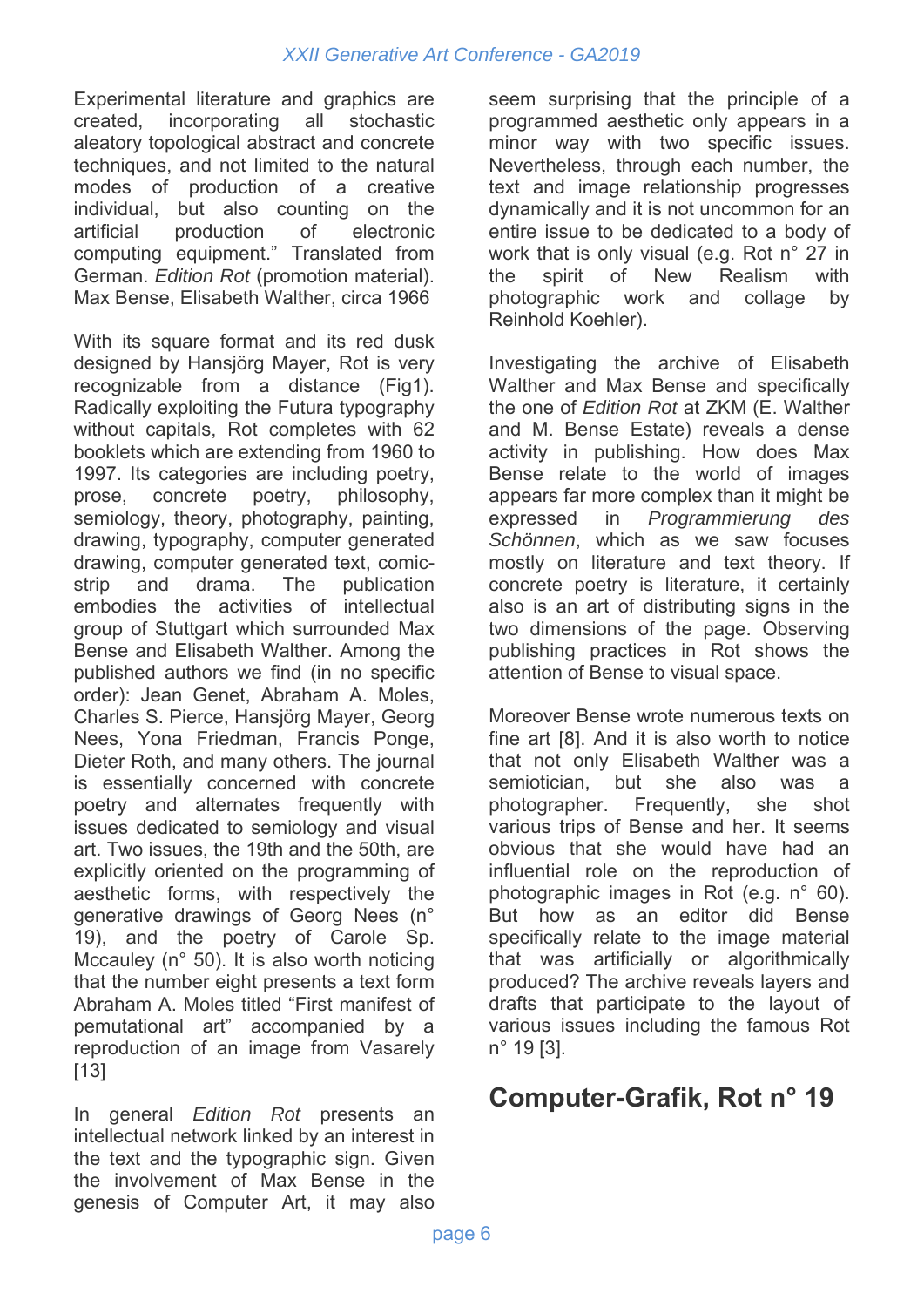In the issue nineteen published in February 1965 under the title *Computer-Grafik*, Rot inaugurates Generative Aesthetics with the publication of a statement by Bense himself [4]. In fact this issue is also dedicated to a text and a set of computer drawings by mathematician and artist Georg Nees who works at Siemens in Erlangen. From a historical perspective, these drawings are counting among the first programmed and artistic images ever made public [14]. Frieder Nake reports the public event that paralleled this publication at the "Studiengalerie der TH Stuttgart" as the first exhibition of Computer Art, "two months before the famous Howard Wise exhibition in New York" (both the exhibition at the Studiengalerie and the publication of Rot n°19 are dated February 1965). On the occasion of his *Aesthetic Colloquium*, Bense who has already been exhibiting artists in this space also presented the statistical drawing experiments by Georg Nees.

In the first two pages of the booklet, Georg Nees presents a text "about the programs of stochastic computer graphics". Not only we learn that every graphic has random parameters, but also Nees explains that each repetition of random parameters "produces the aesthetic improbability of the graphics". After the brief introduction, the text presents five parts written in the form of a pseudo code. Each part relates to one or two images that will be discovered in the next few pages: "8-edge: (image1)", "23 edge: (bimage2)", and so on. In plain text without specification of any programming languages – the descriptions are presenting the programmable instructions that generate aesthetic results.

In the following images, the layout is systematic: the image title (e.g. "image 1"), the image itself in full page top to bottom, and the page number. A vertical white margin at the center of the double page borders the composition. The images that are presented are all made of black straight lines with approximately 0.5 mm stroke. These are verticals, horizontals, obliques. The shapes are either organized as patterns in a seemingly repetitive grid or as full page shapes made from complex superposition of various line densities. It is not specified in the publication: all images are originally ink drawings made with the help of an automated pen plotter.

Looking closer at Walther-Bense Estate archive at the Center for Art and Media Karlsruhe (ZKM), one discovers precious material concerning the way Rot n° 19 has been edited. Reproductions of the six images can be found on free glossy paper with various annotations in blue pencil from the hand of Bense. For *23-Edge*  (Fig2.), it is worth mentioning that the last shapes at the bottom of the image are crossed out. The signature of Nees which is also situated at the bottom is crossed out too. Two blue lines and a vertical arrow in the left margin seem to indicate an instruction for cropping the image in the final layout.



#### *Fig2. Georg Nees, 23-Edge: detailed view from editor's draft, Rot n° 19, 1965.*

What were the intentions of Bense? Is it because the name of Nees was appearing in signature that the last line of shape was removed from the edition? Or was it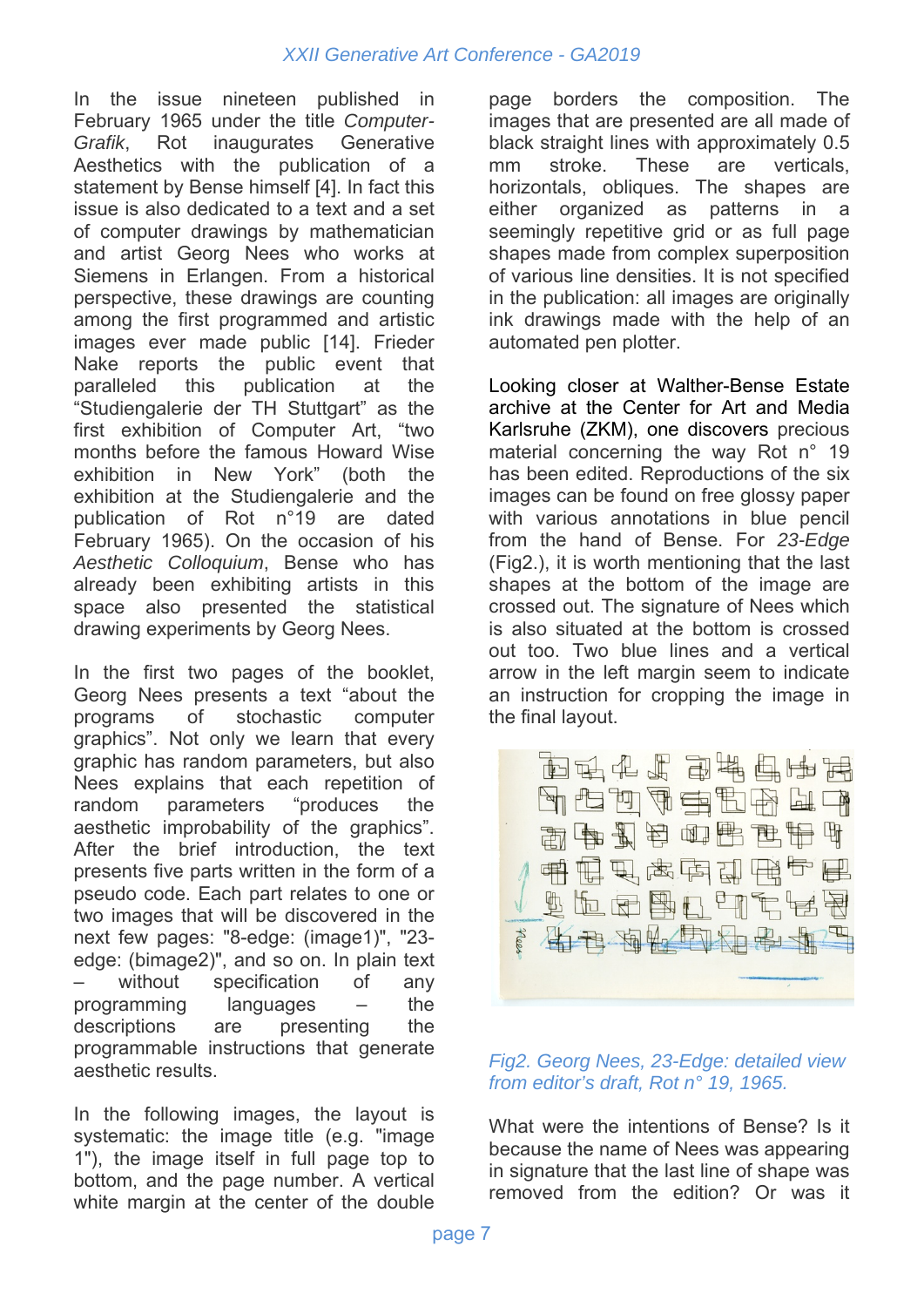simply for getting the grid of shapes closer to the square format of Rot? Although the exact answer is unknown; it is remarkable that this simple gesture of *framing* witnesses Bense's relation to authorship and to the new category of programmed images. In this case, it's as if the abstract signs algorithmically produced by Nees functions as characters that would have to be selected yet again after they are produced. It also significantly recalls Bense's interest in information and aesthetics realization as a process of selection: "Realization is an expression of a selection function" [2]. Moreover it also reveals that Bense's purpose might not have been to publicly present Nees as an artist but rather to demonstrate experimental application of his theories in the visual realm.

## **Dialectics in the programmed image**

For pioneers of Computer Art, including Frieder Nake and Georg Nees – both mathematicians attending lectures of Max Bense – programming plays a role of formal description that precedes the materialization of the image. In the discussion of these images, a problem opens. While the generative work has already been described in the form of an algorithm, how does one analyze the resulting image? What happens in the dialectic between the programmed synthesis and the visual analysis of the image?

For Bense, computation, deduction and measure are processes oriented towards future. In his vision, mathematical language enables the transition from physical processes in the natural world to productive principles within the technical and artificial world. According to him, the Humanities should radically reconsider its generative forces: "the reality-setting power of the humanities has not been verified" [1]. With programing, Humanities

would shift from being analytical to being synthetical and hence experimental. A theory in aesthetics should be capable of artificially producing art. In the philosophy that Bense instigates, describing as well as programming precedes the realization of the art work.

Coming back to Nees's images in Rot n ° 19 wich counts as an historical inauguration of programmed aesthetics in the visual realm; we are left with few new questions. If Nees describes an algorithm and then exhibits the resulting image in the next pages, how to analyze and interpret the visual result? Is this about retrieving the formal logic that lies behind it? What are the critical tools that would enable a strong evaluation of the algorithm together with the aesthetic result? The thesis here is that a programed image whether scientific or artistic constitutes a dialectical unit. It is precisely because algorithm and image are inseparable that together they constitute a specific category of image. The image exists both as an algorithm and as a visual material. Frieder Nake for whom "computer art is conceptual art" precisely points out the dialectical tension between the algorithm and the visual work that is carried out by the means of computation:

"When the computer executes the description, it reads it in its own, peculiar way: it realizes exactly what the description requires it to do, and nothing else. Reading always is interpreting. The computer, when reading the operational text, interprets it. Absolutely different from our interpretation, the computer's interpretation is a determination: no freedom allowed. The computer interprets by determining the one and only one interpretation that makes algorithmic sense." Frieder Nake, Paragraphs on Computer Art, Past and Present, 2010 [15].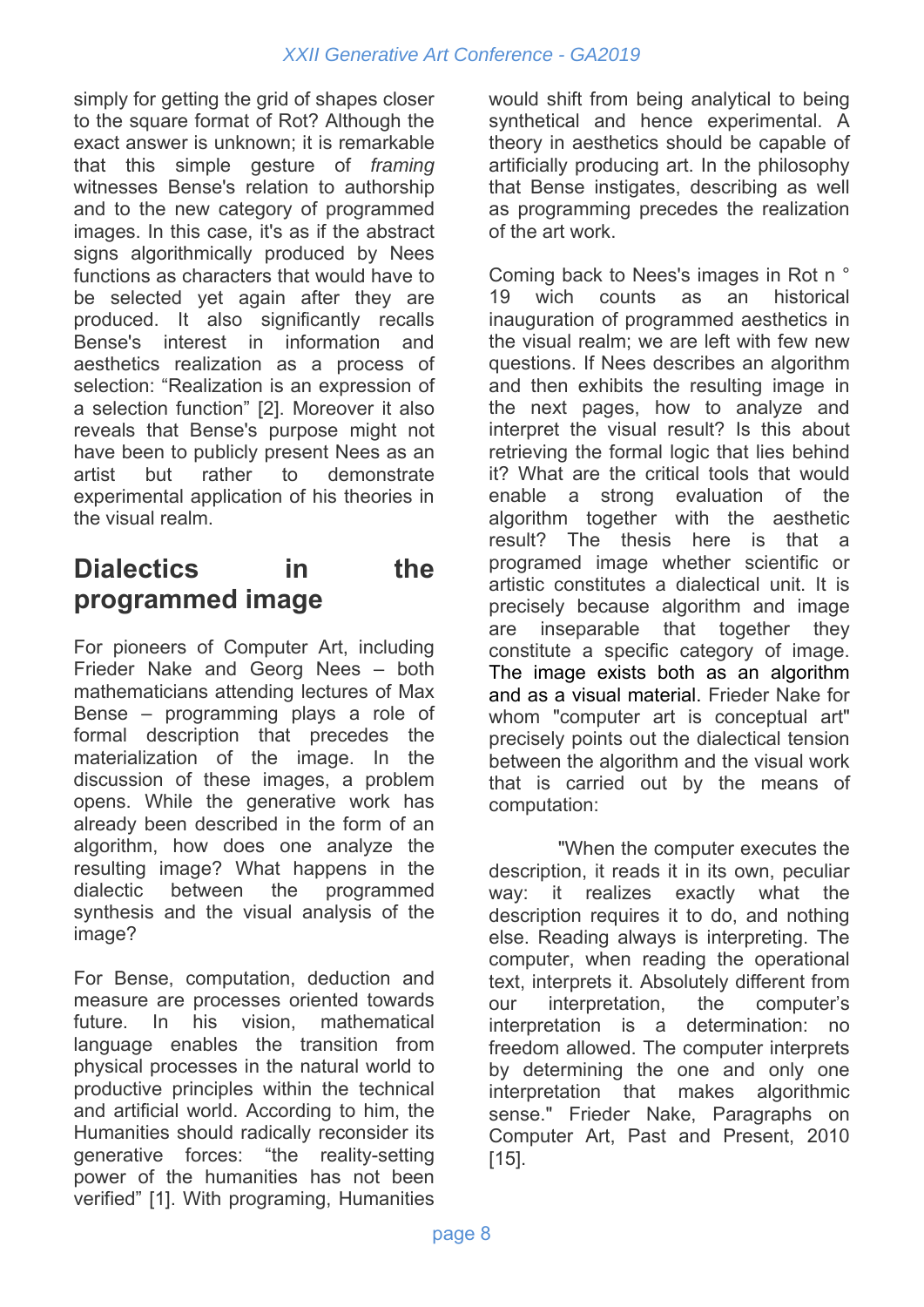At the opposite end, we meet the visible surface onto which the image comes to existence. By becoming visible the work manifests itself in the material world, and because it is visible to the human eye it becomes subject to a new variety of interpretation. Frieder Nake also adds that by thinking in algorithmic terms we also share with the machine its one and only one interpretation:

"The result of an effort in algorithmic thinking is an algorithmic system. As such, it is in all its aspects unambiguous. This amounts to saying, there is one and only one interpretation of each execution of the algorithmic system." Ibid.

The tension between algorithms and aesthetics is not Bense's own formulation; instead it is to be found in Frieder Nake's theory and teaching [16]. Let's recall that Frieder Nake has actively been taking part in the Stuttgart circle. He has certainly been impressed by Bense's lectures he followed as a mathematician student in the university of Stuttgart in the beginning of the sixties. In November 1965, nine months after the presentation of computer graphic experiments at Bense's Studiengalerie mentioned above, Nake and Nees have exhibited together at the Niedlich gallery (Niedlichs Buchladen und Galerie), using the title *Computer Grafik*  (slightly different from Rot n° 19). Since then, Stuttgart became a pioneering location for digital art and Bense's impulsion in Generative Aesthetics have been well followed and yet surpassed.

## **Conclusion**

By following Information theory and semiotics, Bense's vision bridges text theory and programming. Because of the close relation he maintained with visual arts, especially through the experimental publication Rot, the philosopher also opened a way to image synthesis in art. However the information aesthetics that he thoroughly defended didn't comprehend in detail the intricate and didactical relation between algorithm and image. "Think the image, don't make it!" This proposition from Frieder Nake expresses well the algorithmic dimension of computer generated image. Did Bense's vision lead to such a statement? Partially. Not only Nake has been closely involved in the events where Bense instigated Generative Aesthetics, but the synthetical theoretical means to statistically realize aesthetic states offered a strong basis for concentrating on the task of algorithmically describing the image before its realization. Frieder Nake insists that computer art is also a form of conceptual art. Bense, who claims that aesthetics must develop "under new aspects into a technical science" and who announces that programming meets creation, might not have fully foreseen the aesthetic tension these claims would create between the program and the image; and the algorithm and the visible. Confronting Bense's view to image synthesis and in particular to today's practice opens up a rich discussion that necessitates further research.

#### **References**

[1] Hamm, Peter. "Der Musenmörder." Kunstgespräch 1960, Frankfurt-am-Main, October 28 and 29, 1960.

[2] Bense, Max. Aesthetica IV, Programmierung des Schönen. Allgemeine Texttheorie und Textästhetik. Agis, Baden-Baden and Krefeld, 1960.

[3] Nees, Georg, and Max Bense. Computer-grafik. Rot. 19. Stuttgart: Max Bense, Elisabeth Walther, 1965.

[4] "Elisabeth Walther: Max Bense's Informational and Semiotical Aesthetics." Accessed November 2, 2019. https://www.stuttgarterschule.de/bense.html.